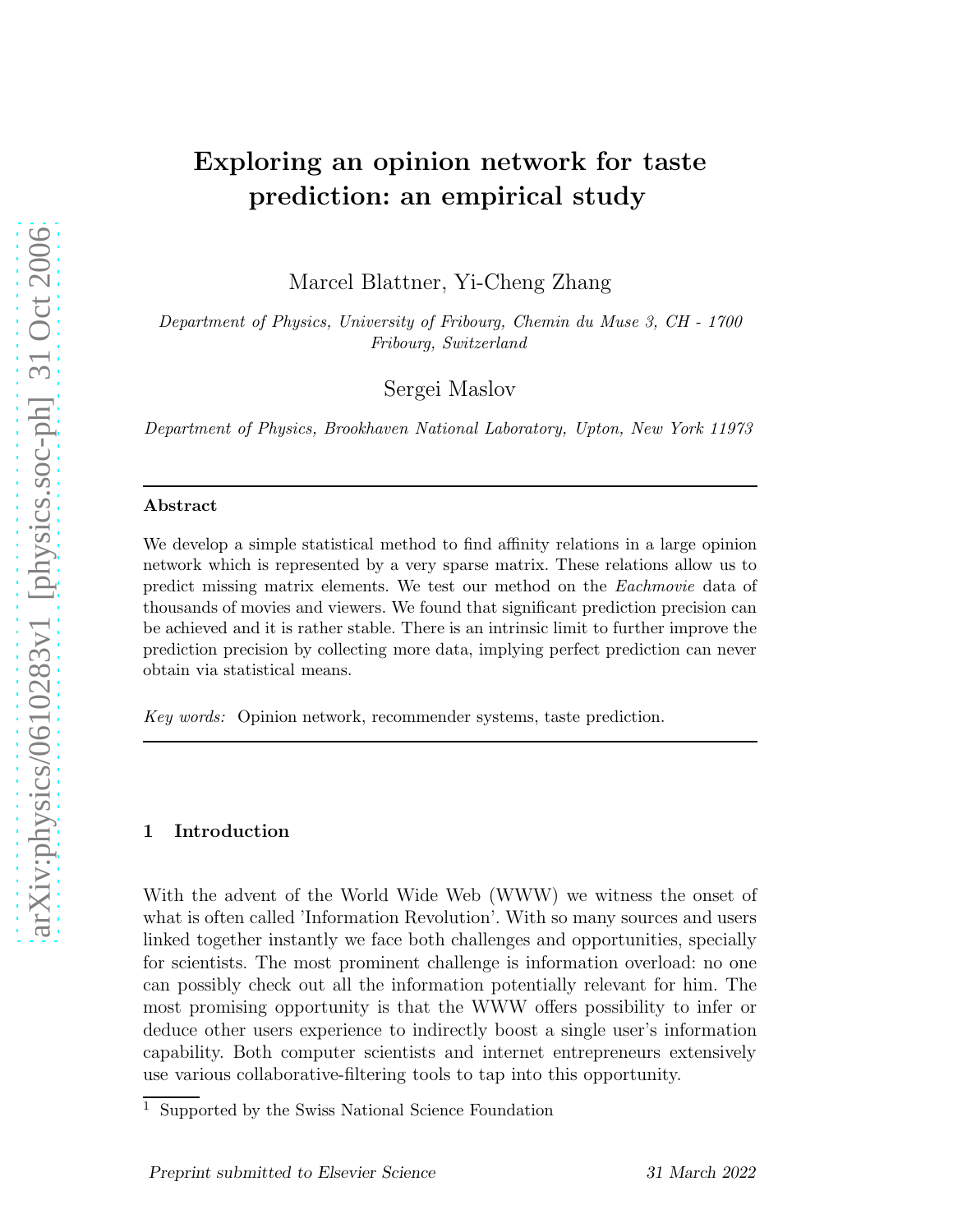The so-called web2.0 represents a new wave in web applications: many newer web sites allow users' feedback, enable their clustering and communication. Much of users' feedback can be interpreted as votes or evaluation on the information sources. Such voting is much more widespread: our choice of movies, books, consumer products and services could be considered as our votes representing our tastes. With a view to develop a prediction-model suitable for web application, we need to first test a model is a limited setting. For a more concrete example consider opinions of movie-viewers on movies they have seen. We use in this work the EachMovie dataset, generously provided by the Compaq company. The Eachmovie dataset comprises ratings on 1628 movies by 72916 users. The dataset has a density of approximately 3%, meaning that 97% of possible ratings are absent. This dataset can represented by an information matrix: each user has only seen a tiny fraction of all the movies; each movie has been seen by a large number of users but they are only a tiny fraction of all users. This (sparse) information matrix has 97% elements missing; our task is to find whether we can predict them leveraging affinity relations hidden in the dataset.

### 2 Prediction Algorithm and Results

There is a particular way how such information on movies could be used to recommend other users movies they have not yet seen but which would likely suit their tastes. Such recommendations can be made by a centralized agent (matchmaker) who collects a large number of votes. The idea behind such services (called "recommender system" or "collaborative filtering" by computer scientists  $[1][2][3][4]$  ) is that users' votes are first used to measure the affinity of users' tastes. Then opinions of users with tastes sufficiently similar to the user in question are summed up to predict the opinion on movies she/he has not seen yet. The data of the "matchmaker" are stored in the voting matrix V with entries  $v_{i\alpha}$ , this is the vote of user i to movie  $\alpha$ . For simplicity we only take into account from the original data users who have seen at least 200 movies. As a further approximation we shall compress the original votes  $(1to5)$ to  $v_{i\alpha} \in \{-1, 1\}$ , i.e, 1 and 2 are converted to  $-1$  (dislike), 4 and 5 to 1 (like), 3 is interpreted as 0, as if the user has not seen the movie. Elsewhere we show that such simplifying approximations do not induce statistically significant reduction in prediction power. The dimension of the rectangular matrix V is  $(1223 \times 1648)$ , i.e. there are  $N = 1223$  users and  $M = 1648$  movies. In this matrix there are  $\sum_{i,\alpha} |v_{i\alpha}| \sim 2 \cdot 10^5$  non-zero elements (votes).

Duality picture. The voting matrix  $V$  can be viewed in two ways. In usercentric view we measure the pairwise affinity of users. The affinity distribution indicates how much information redundancy is buried in the data to predict users' opinion about a movie. This is similar to Newman's 'Ego-centered net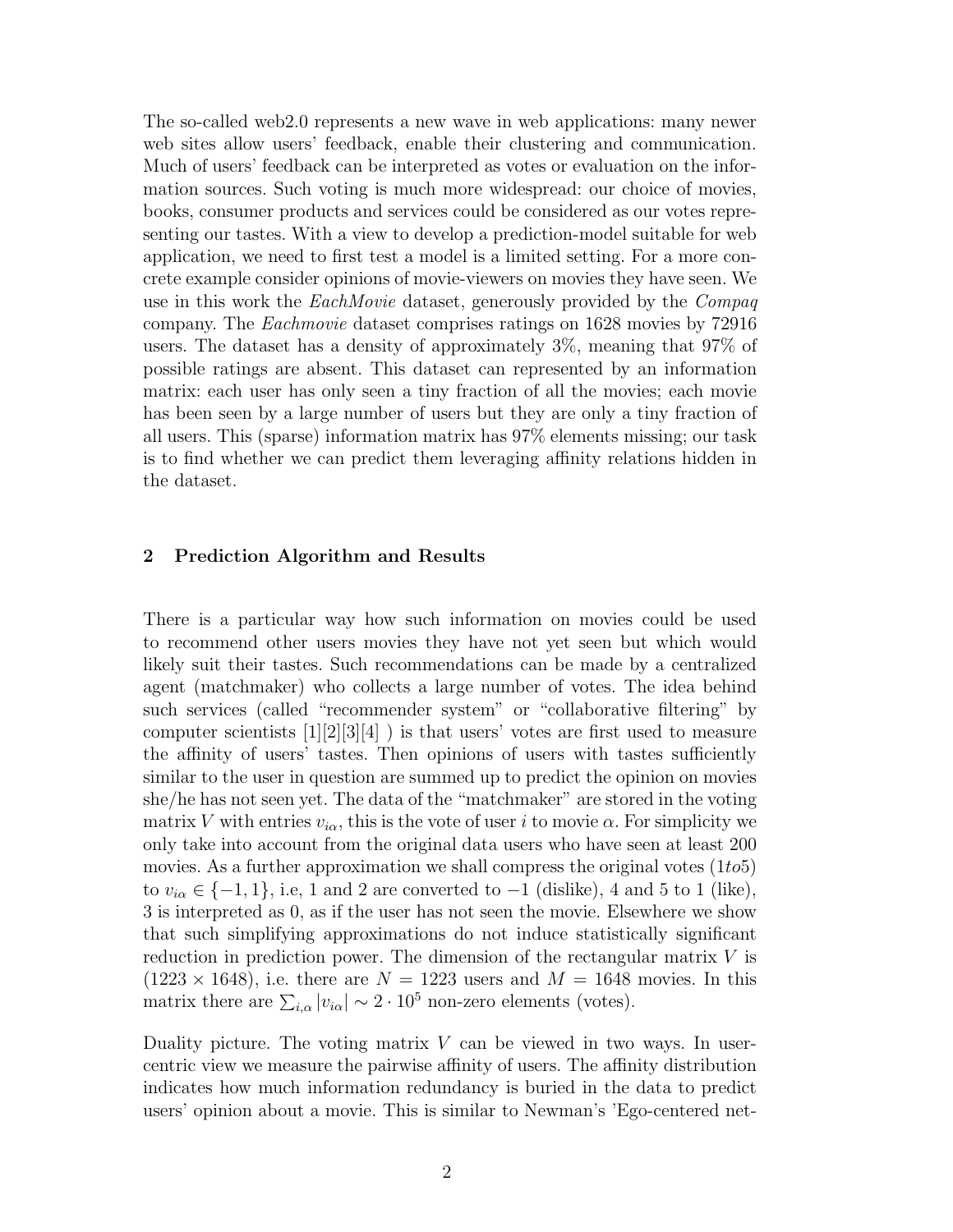works' [5]. In the movie-centric view we look at the distribution of movie affinity. This shows how controversial movies were voted by the population. This "duality picture" is not symmetric Fig.(1).

Let us start with the user-centric view. We define the overlap between users  $i$ and  $j$  as

$$
\Omega_{ij} = \frac{\sum_{\alpha=1}^{M} v_{i\alpha} v_{j\alpha}}{\sum_{\alpha=1}^{M} |v_{i\alpha}| |v_{j\alpha}|}, \quad \Omega_{ij} \in (-1, 1).
$$
\n(1)

This measures the affinity between users i and j.  $\Omega_{ij}$  close to 1 means similar tastes, whereas  $\Omega_{ij}$  close to  $-1$  means opposite tastes.  $\sum_{\alpha=1}^{M} |v_{i\alpha}| |v_{j\alpha}|$  gives the number of commonly seen movies by both users i and j.  $|\cdot|$  denotes the absolute.

In the movie-centric view the affinity between two movies is defined in an analogous way as follows:

$$
\Omega_{\alpha\beta} = \frac{\sum_{i=1}^{N} v_{i\alpha} v_{i\beta}}{\sum_{i=1}^{N} |v_{i\alpha}| |v_{i\beta}|}, \quad \Omega_{\alpha\beta} \in (-1, 1).
$$
\n(2)

 $\Omega_{\alpha\beta}$  close to 1 means that movie  $\alpha$  and movie  $\beta$  are judged as similar by each user, whereas  $\Omega_{\alpha\beta}$  close to  $-1$  indicates that the two movies are judged to be opposite.  $\sum_{i=1}^{N} |v_{i\alpha}| |v_{i\beta}|$  gives the number of people who have seen both movies α and β. A more intuitive concept is given by the distance  $d_{ij} = (1 - \Omega_{ij})/2$ for users and  $d_{\alpha\beta} = (1 - \Omega_{\alpha\beta})/2$  for movies respectively.  $d_{ij} \sim 0$  represents similar tastes for user i and user j whereas  $d_{ij} \sim 1$  opposite opinions. Likewise interpretations for the movie-centric view.

 $P_u(d)$  in Fig.(1) indicates a rather homogenous distribution of tastes among users. Furthermore the peak around  $d \sim 0.2$  implies a rich information source which allows taste prediction. If users would vote in a random manner the peak would be around 0.5. On the other hand in the movie-centric view the distribution  $P_m(d)$  in Fig.(1) appears more polarized. One explanation for this is the following: the overlaps of the users are typically averaged over a lot of bits (from every user there are at least 200 opinions known), while many movies are only few times voted. Hence it is much easier to get a "perfect"  $+1$  or  $-1$ overlap. Apart from this we observed two effects which also give hints about the asymmetry between the two views. One example: for a Star wars movie the set of 'antipodes'- movie with  $d \sim 1$  includes A) some movies oriented for the audience of young women (e.g.  $Mr.$  Wrong); B) Less successful sequels of the Star Wars trilogy hated by some of their fans. It is not surprising that for movies of type B there exists a considerable number of people who saw both of them. What is more surprising is that for some of the movies of type  $A$  the number of users liking *Star Wars* could also be quite large. We tentatively attribute it to the 'girl-friend effect' in which Star Wars fans were dragged by their girlfriends to see a movie like Mr. Wrong. Most of them disliked it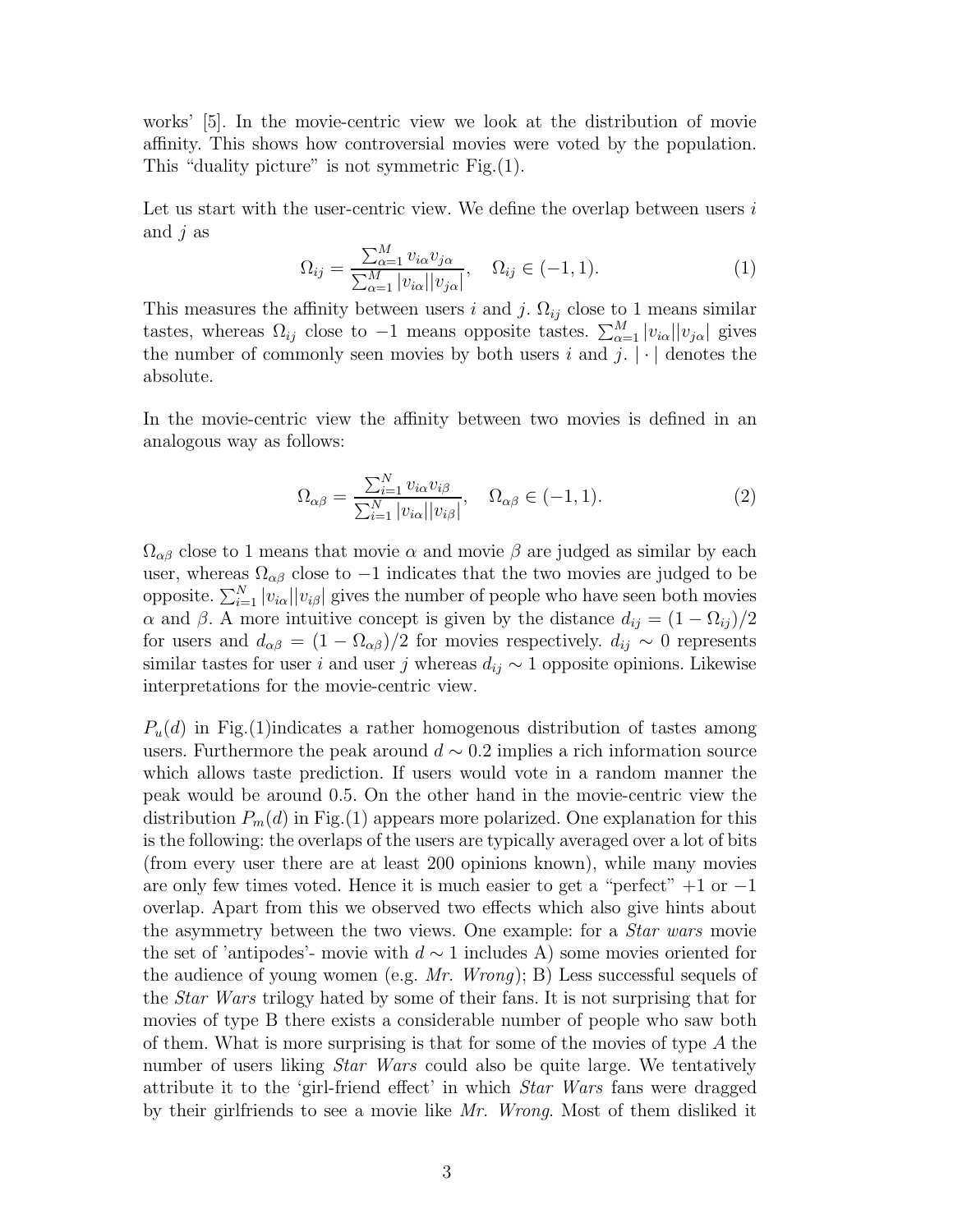

Fig. 1. Distribution  $P_u(d) = \sum_i \sum_{j \neq i} \delta(d_{ij}, d)/N(N-1)$  of distance between users and the distribution  $P_m(d) = \sum_{\alpha} \sum_{\beta \neq \alpha} \delta(d_{\alpha\beta}, d) / M(M - 1)$  of distance between movies.  $\delta(d_x, d)$  is the Kronecker symbol, N is the total number of people in the population and  $M$  is the total number of movies.

(hence the distance between these movies is close to 1 in spite of a relatively large common audience).

One can use the information of distances between movies to make a proposition to users: if user i likes movie  $\alpha$  ( $v_{i\alpha} = 1$ ) and this movie is within a distance  $d \sim 0$  with movie  $\beta$  it is very likely that user i also will like movie  $\beta$ .

However to predict a vote  $v_{i\alpha}$  we will use the information of affinity between users. Here, user  $i$  is the 'center' of the universe and all others have certain distances to him. Users close to him are more trustful because they share similar tastes. Hence they should have more weight in the prediction. Furthermore we have to penalize users who have not seen that much movies in common. In this way we take care of the statistical significance.

We introduce our method to predict votes: the dataset of votes (matrix  $V$ ) is divided into a 'training' set  $V_{train}$  and a 'test' set  $V_{test}$ . The votes of the two sets are generated randomly out of the voting matrix  $V$ . The votes in  $V_{train}$ are treated as observed whereas the votes in  $V_{test}$  are hidden for the algorithm. That is we use votes in  $V_{train}$  to predict votes in  $V_{test}$ .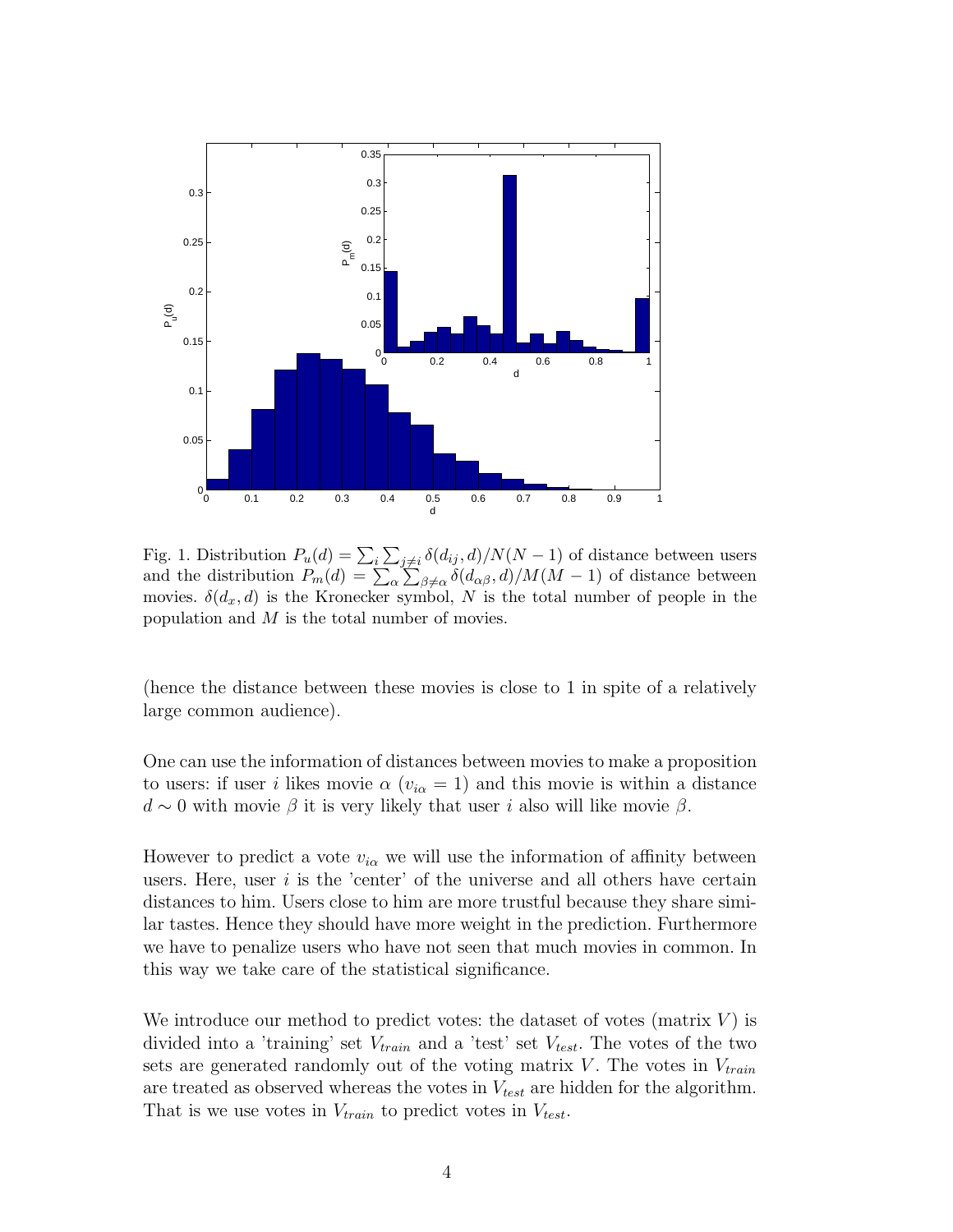

Fig. 2. The prediction power  $\Pi(\rho)$  as a function of  $\rho$ .  $\rho$  is the fraction of present votes in  $V_{train}$  to the total number of votes in the voting matrix V.

For prediction we use the following form

$$
v'_{i\alpha} = \frac{\sum_{j\neq i} \Omega_{ij} \sqrt{\omega_{ij}}}{\sum_{j\neq i} |\Omega_{ij}| \sqrt{\omega_{ij}}} \cdot \frac{v_{j\alpha}}{|v_{j\alpha}|}. \tag{3}
$$

Where  $v'_{i\alpha}$  is the predicted vote which has to be compared to  $v_{i\alpha} \in V_{test}$ .  $v_{j\alpha} \in V_{train}$  are the votes which are supposed as known. Statistical significance is taken into account by  $\omega_{ij} = \sum_{\alpha} |v_{i\alpha}| |v_{j\alpha}|$ , which is the number of shared movies between user  $i$  and user  $j$ . Our measure of accuracy is given by

$$
s_{i\alpha} = \begin{cases} 1 & \text{if } sign(v'_{i\alpha}) = v_{i\alpha} \\ 0 & \text{otherwise} \end{cases}, \Pi = \frac{\left(\sum_{i}\sum_{\alpha} s_{i\alpha}\right)}{|V_{test}|}
$$
(4)

Where  $\Pi \in (0.5, 1.0), |V_{test}|$  is the number of votes we want to predict and  $v_{i\alpha} \in V_{test}.$ 

 $\Pi \sim 0.5$  means no predictive power. In this case prediction is random whereas  $\Pi = 1$  gives an accuracy of 100% (every vote was predicted correctly).

It is a common belief that prediction accuracy in 'recommender systems' is an increasing function of the available amount of data. The more votes the better. However, our result shows a saturation of the prediction power after a critical mass of data Fig.(2). We can clearly distinguish two phases. In the region  $\rho \leq 0.2$  no reasonable prediction can be done, because there are not enough overlaps present. In this region the prediction is by chance. By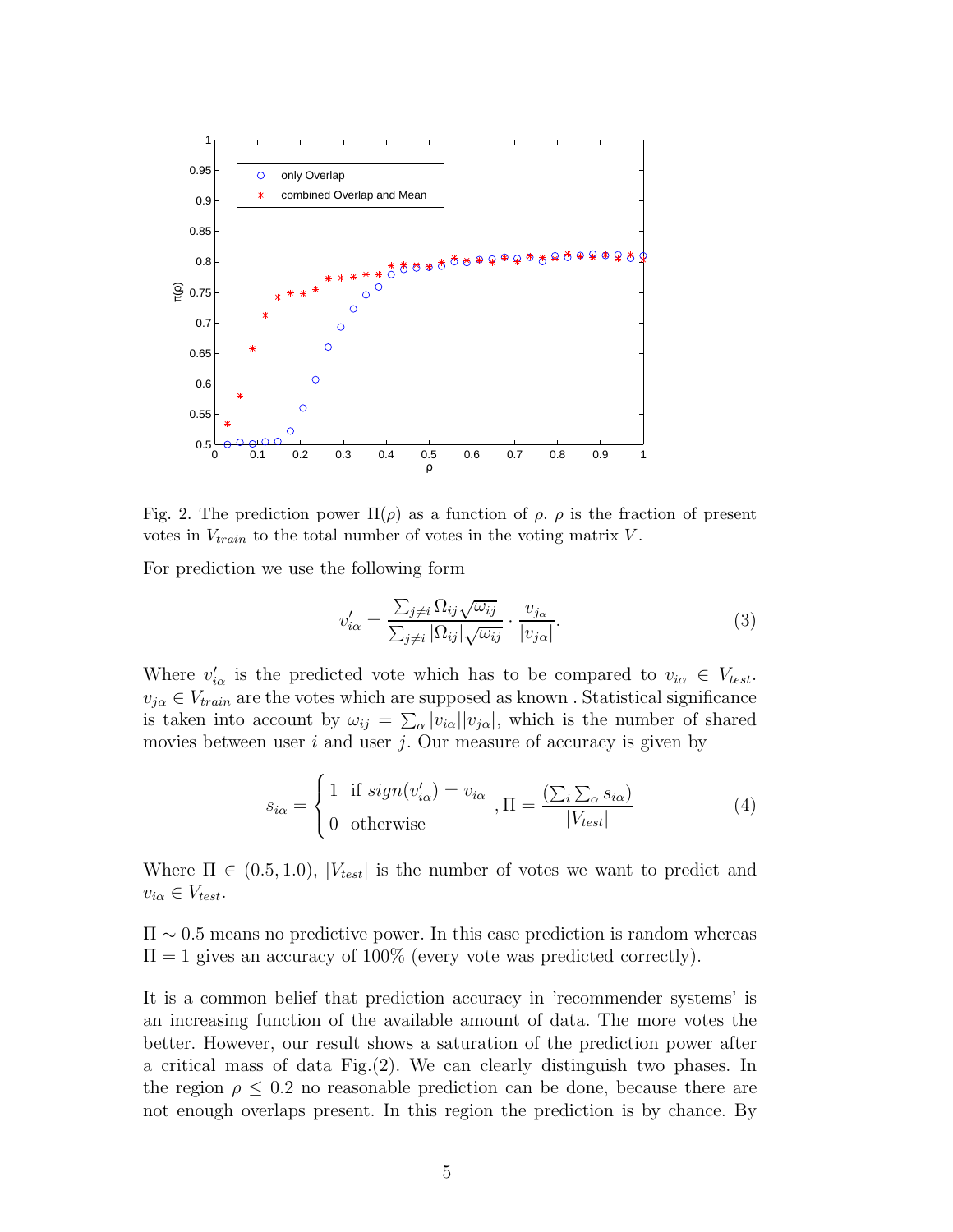increasing the number of votes in  $V_{train}$  - the prediction accuracy increases too. However, after a critical value of  $\rho \sim 0.6$  the predictability saturates, without any further improvement with additional data input. When we use somewhat different method with the mean tendance as an aide, that is

$$
v'_{i\alpha} = \bar{v_{\alpha}} + \frac{\sum_{j \neq i} \Omega_{ij} \sqrt{\omega_{ij}}}{\sum_{j \neq i} |\Omega_{ij}| \sqrt{\omega_{ij}}} \cdot \frac{v_{j\alpha}}{|v_{j\alpha}|}. \tag{5}
$$

the onset of the plateau is much earlier, in a sense this represents a big improvement.  $\bar{v_{\alpha}} = \sum_{i} v_{i\alpha}/N_{\alpha}$  denotes the average vote of a movie  $\alpha$  and  $N_{\alpha}$ is the number of people who voted for movie  $\alpha$ . However the plateau value remains the same. This hints some fundamental limit at work, for this we need examine the origins of noise intrinsically buried in the data. First of all, the massive collection of thousands web surfers is far from being a precise process, an average user often votes carelessly, and with biases and whim, typical of any human experiment. However if a rater sometimes votes random, and random data won't show any meaningful correlation, as pointed out by [6], on the aggregate one must expect that there is some coherence left in the data, its less-than-perfect collection quality finally shows up in our calculation. It is remarkable that this degree of imperfection can be calculated at all. Though we should never expect perfection in human endeavors, but significant room left for improvement. Prediction quality can never attain 1, no matter how good is the method and data [7].

We investigate in more detail what are crucial parameters for prediction accuracy. Fig.(3) shows a non cumulative and a cumulative plot of the prediction power. In the non cumulative case we only take into account users within a certain range of distance. Predicting  $v_{i\alpha}$  (the vote from user i to movie  $\alpha$ ) we build a subset of users  $A_{d_l}^{(i)} = \{j \neq i | d_l \leq d_{ij} \leq d_l + 0.1\}$  and use only members of this set to predict votes in question.  $d_l \in \{0.0, 0.1 \cdots, 0.9\}$  is the lower distance threshold. The upper distance threshold is given by  $d_l + 0.1$ . Prediction power is given again by Eq.(4). For the cumulative case  $d_l$  remains always 0 and we vary only the upper distance threshold. We build a subset of users  $B_{d_u}^{(i)} = \{j \neq i | 0.0 \leq d_{ij} \leq d_u\}$  to predict vote  $v_{i\alpha}$ .  $d_u \in \{0.1, 0.2, \cdots, 1.0\}$ denotes the upper distance threshold. We observe in the non cumulative case that my 'antipodes' Fig.(3) still could be used for prediction (albeit poorly). However users who are very similar to 'me' are best in predicting my tastes. The number of users within a small distance d to a given user is low but their predictions are good, while the number of users at intermediate distances  $d \sim 0.3$  is large but their predictive power is poor. One needs to strike a balance. As one can see in the cumulative case Fig.(3) prediction power saturates around  $d = 0.2$  (indicated by the dotted line). So there is no harm in including the votes from all users (provided that we weight them as we do).

Next we investigate what determines the mean predictability of a user or a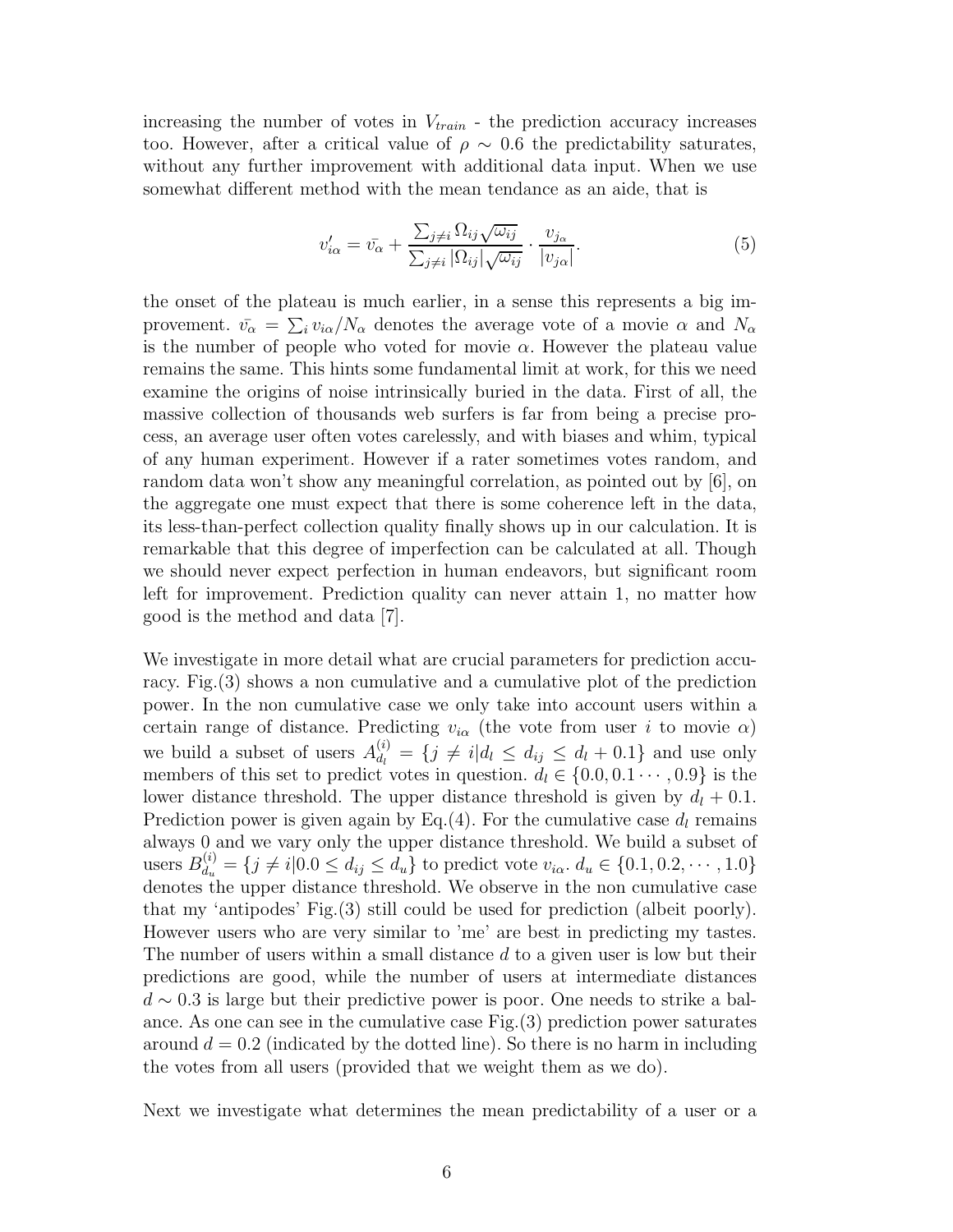

Fig. 3. The prediction power  $\Pi(d_l)$  as a function of the lower distance threshold for the non cumulative case and  $\Pi(d_u)$  as a function of the upper threshold (small box) for the cumulative case. Note that the calculated accuracy for the non cumulative case is plotted always between the lower and the upper distance threshold.

movie Fig.(4). People who have a small average distance  $\bar{d}_i = \sum_{j \neq i} d_{ij} / (N - 1)$ to the rest of the population are better predictable then people who have somewhat special tastes. If somebody follows the mainstream he or she will have more users with similar tastes which are best for predictions. Note that the predictability seems to extrapolate to 1 for small d.

The major determinant of predictability of a movie is how many votes it has. This is quantified in Fig.(4). It could be interpreted like this: the prediction of an opinion of a given user on a popular movie could be based on large ensemble of other users who also saw this movie. Chances are that this ensemble would contain decent number of users with tastes similar to the user we are currently trying to predict. Thus the prediction would turn out to be more precise.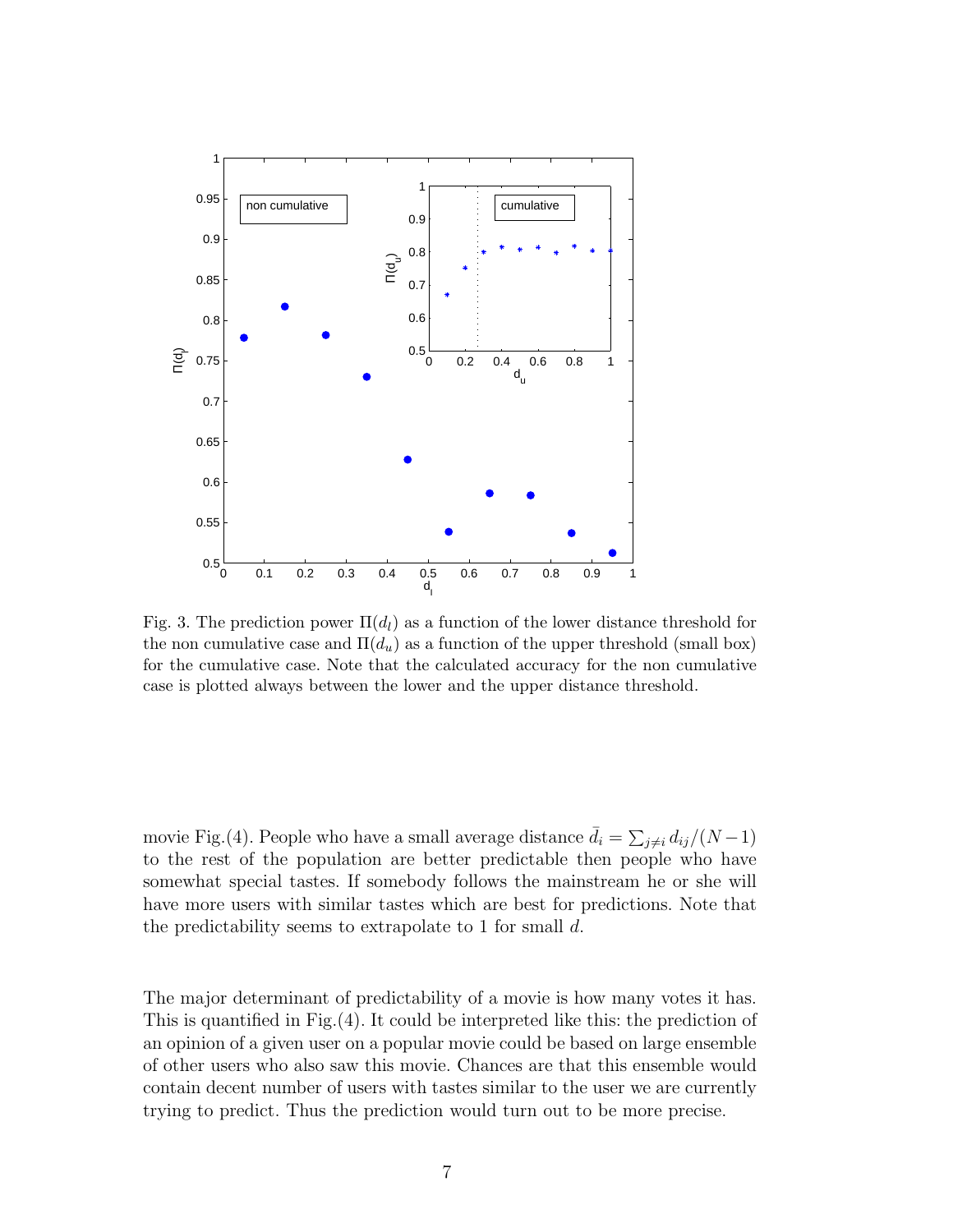

Fig. 4. The prediction power  $\Pi(d)$  as a function of the mean distance d and the predictability  $\Pi(N)$  for movies as a function of the number of votes N it has (small box). The two plots are non cumulative. An example:  $\Pi(0.2)$  gives the average predictability of users who have an average distance  $\bar{d}_i = \sum_{j \neq i} d_{ij} / (N-1) \leq d = 0.2$ to the rest of the population,  $\Pi(0.3)$  gives the average predictability of users who have an average distance  $d = 0.2 \le \bar{d}_i = \sum_{j \ne i} d_{ij} / (N - 1) \le d = 0.3$  and so on. The plot for the movie predictability (small box) is also non cumulative and indicates an increasing prediction accuracy for an increasing number of votes.

#### 3 Conclusion

To conclude we note that our relatively straightforward method can yield significant prediction precision. However there seems to have an intrinsic limit in the precision that should be attributed to the original noisy source. Our results reveal that people's tastes tend to be homogenous whereas movies are polarized. The implications of our study go much beyond merely predicting user's tastes. One can image that consumers' relation with myriad of products and services as a much larger information matrix. It would have significant impact on the economy if a consumer's potential tastes to the vast majority of products and services that she has not yet tested can, to a reasonable precision, be predicted. With the rapid evolution of the Information Technology, where the feedbacks from consumers can be effectively tracked and analyzed, it is not to far-fetched to see our economy completed transformed by a new paradigm.